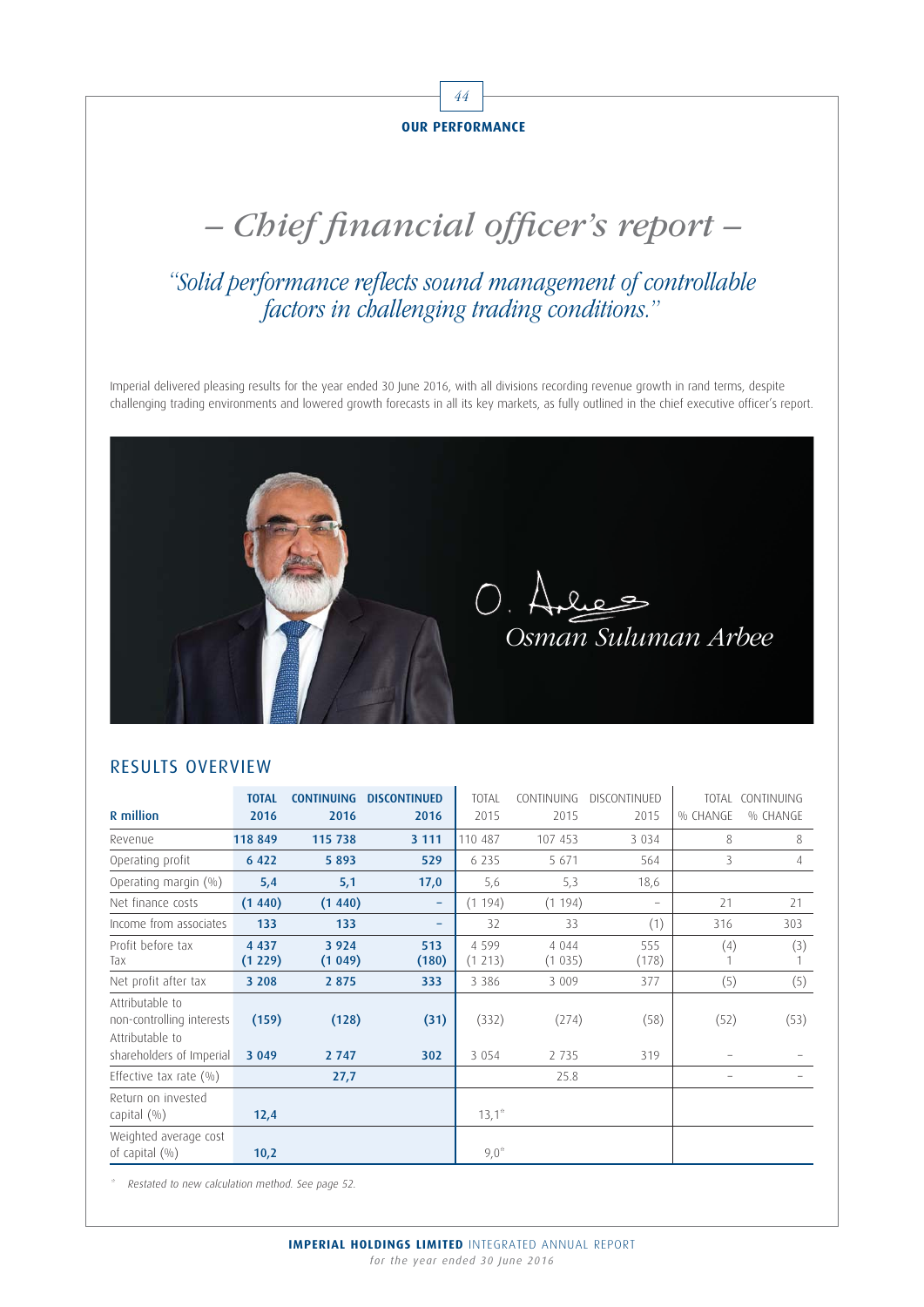



Total revenue increased by 8% to R118,8 billion (6% up excluding acquisitions) and for continuing operations, excluding Regent, by 8% to R115,7 billion. Revenue increased in all operating divisions. The biggest changes were in Logistics Rest of Africa, which was up 19%, supported by volume growth and acquisitions, with Logistics South Africa experiencing a marginal decline due to lower volumes.

Total operating profit increased 3% to R6,4 billion (1% up excluding acquisitions) and for continuing operations, excluding Regent, up by 4% to R5,9 billion. The increase in operating profit was mainly due to strong performances from the Vehicle Import, Distribution and Dealerships division and Logistics Rest of Africa, which was assisted by the inclusion of Imres for a full year. S&B Commercials in the Vehicle Retail, Rental and Aftermarket Parts division was also included for the full year.

Group operating margin, including discontinued operations, was slightly down at 5,4% (2015: 5,6%).

Net finance costs increased by 21% compared to the prior year on the back of increased debt levels and higher interest rates.

Income from associates and joint ventures for continuing operations increased by R100 million on the prior year. This increase is as a result of a loss of R84 million recognised in respect of Ukhamba in the prior year.

The group's net profit attributable to non-controlling shareholders for continuing operations reduced by R146 million due to their share of impairment of intangibles, reduced minority participation in Associated Motor Holdings and sale of businesses in which the minorities participated.

Net profit attributable to shareholders was flat at R3,0 billion.

#### Attributable earnings reconciled to core earnings

|                                        |                          | 2016           | 2015    | 0/0    |
|----------------------------------------|--------------------------|----------------|---------|--------|
|                                        | <b>NOTES</b>             | Rm             | Rm      | Change |
| Net profit attributable to Imperial    |                          |                |         |        |
| shareholders (earnings)                |                          | 3 0 4 9        | 3 0 5 4 |        |
| Profit on disposal of assets           |                          | (98)           | (85)    |        |
| Impairments of goodwill and            |                          |                |         |        |
| other assets                           | 1                        | 526            | 95      |        |
| Profit on sale of businesses           | $\overline{\phantom{a}}$ | (520)          | (17)    |        |
| Impairment losses on assets of         |                          |                |         |        |
| disposal group                         |                          | 90             |         |        |
| Other                                  |                          | $\overline{2}$ | 84      |        |
| Tax and non-controlling interests      |                          | (3)            | 4       |        |
| <b>Headline earnings</b>               |                          | 3 0 4 6        | 3 1 3 5 | (3)    |
| Amortisation of intangibles arising on |                          |                |         |        |
| business combinations                  |                          | 437            | 415     |        |
| Foreign exchange gain on inter-group   |                          |                |         |        |
| monetary items                         |                          | (92)           | (104)   |        |
| Remeasurement of contingent            |                          |                |         |        |
| consideration, put option liabilities  |                          |                |         |        |
| and business acquisition costs         |                          | 117            | 69      |        |
| Tax and non-controlling interests      |                          | (139)          | (128)   |        |
| Core earnings                          |                          | 3 3 6 9        | 3 3 8 7 |        |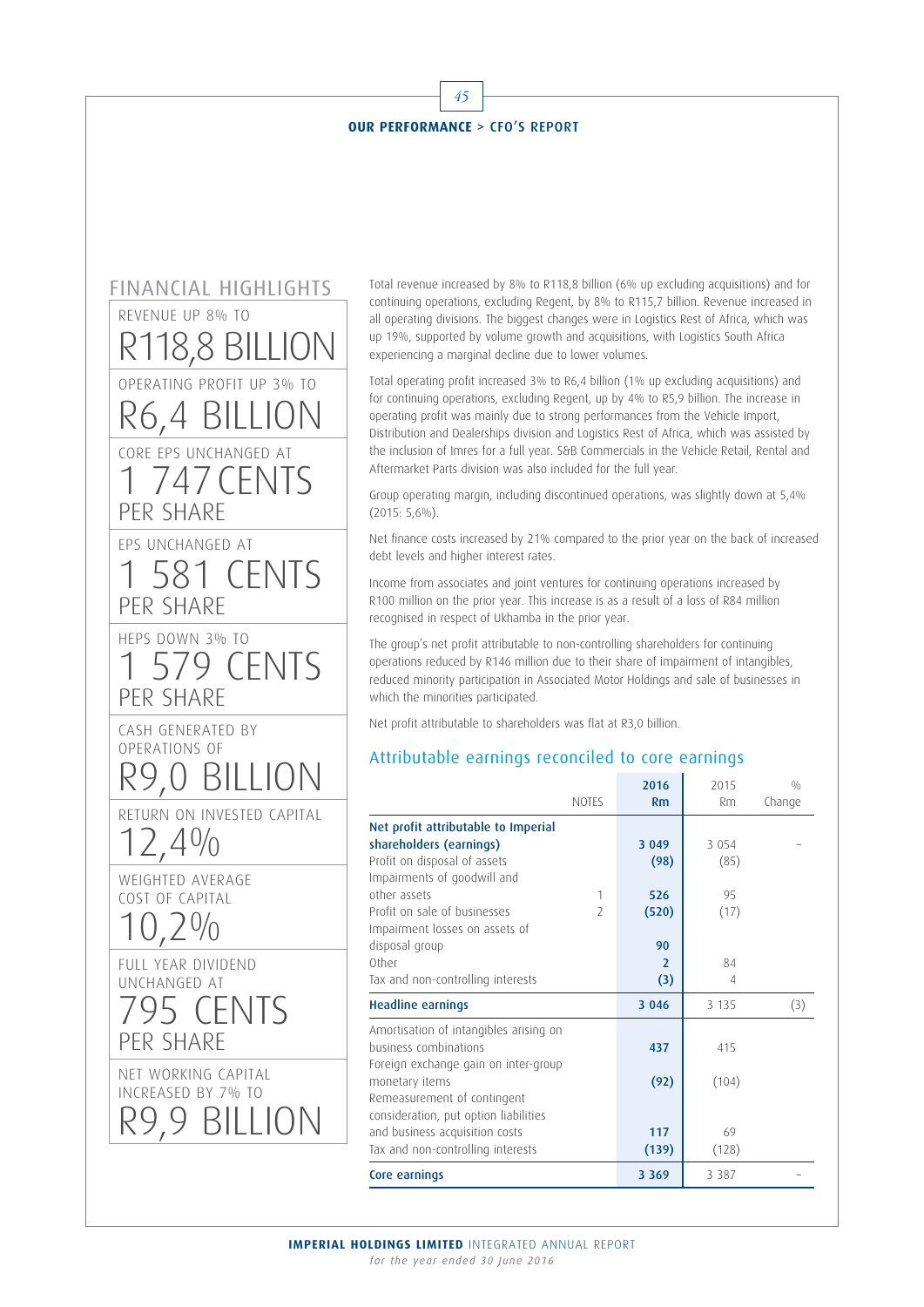# 46 **OUR PERFORMANCE** > CFO'S REPORT

#### NOTE 1

The impairments relate to:

- > Goodwill amounting to R258 million in total, mainly arising from Renault in the Vehicle Import, Distribution and Dealerships division and various businesses in the Logistics Africa division.
- > Other intangibles of R151 million mainly arising from Renault in the Vehicle Import, Distribution and Dealerships division and Jurgens in the Vehicle Retail, Rental and Aftermarket Parts divisions.
- > Various other items amount to R117 million.

#### NOTE 2

Profit on sale of businesses mainly relates to the disposals of Neska, Rijnaarde and ALS in the Logistics International division.

#### Earnings, headline earnings and core earnings per share

|                        | Group<br>total<br>2016 | Continuing<br>2016 | Group<br>total<br>2015 | Continuing<br>2015 | Total<br>% change        | Continuing<br>% change |
|------------------------|------------------------|--------------------|------------------------|--------------------|--------------------------|------------------------|
| Basic EPS (cents)      | 1 5 8 1                | 1425               | 582                    | 416                |                          |                        |
| Basic HEPS (cents)     | 1 5 7 9                | 1 4 2 3            | 1624                   | 1458               | (3)                      |                        |
| Basic core EPS (cents) | 1747                   | 1589               | i 754                  | -586               | $\overline{\phantom{a}}$ |                        |

#### FINANCIAL POSITION OVERVIEW

|                                                            | 2016    | 2015        |          |
|------------------------------------------------------------|---------|-------------|----------|
|                                                            | Rm      | Rm          | % change |
| Goodwill and intangible assets                             | 7 5 0 1 | 7 193       | 4        |
| Property, plant and equipment                              | 11 4 65 | 10 967      | 5        |
| Investment in associates and joint ventures                | 986     | 1 3 5 1     | (27)     |
| Transport fleet                                            | 5 9 5 3 | 5 6 1 0     | 6        |
| Vehicles for hire                                          | 3 4 6 9 | 3 603       | (4)      |
| Investments and loans                                      | 291     | 357         | (18)     |
| Net working capital                                        | 9 9 3 6 | $9267*$     |          |
| Other assets                                               | 1867    | 1 4 2 8     | 31       |
| Assets of discontinued operations and disposal groups      | 6 5 5 2 | 4 6 1 8     | 42       |
| Net debt                                                   | (16079) | $(13886)^*$ | 16       |
| Non-redeemable, non-participating preference shares        | (441)   | (441)       |          |
| Other liabilities                                          | (8584)  | (8121)      | 6        |
| Liabilities of discontinued operations and disposal groups | (3114)  | (2713)      | 15       |
| Total shareholders' equity                                 | 19 802  | 19 233      | 3        |
| <b>Total assets</b>                                        | 69 830  | 65 712      | 6        |
| <b>Total liabilities</b>                                   | (50028) | (46 479)    | 8        |

Restated to reclassify interest-bearing supplier liabilities as accounts payable of R607 million.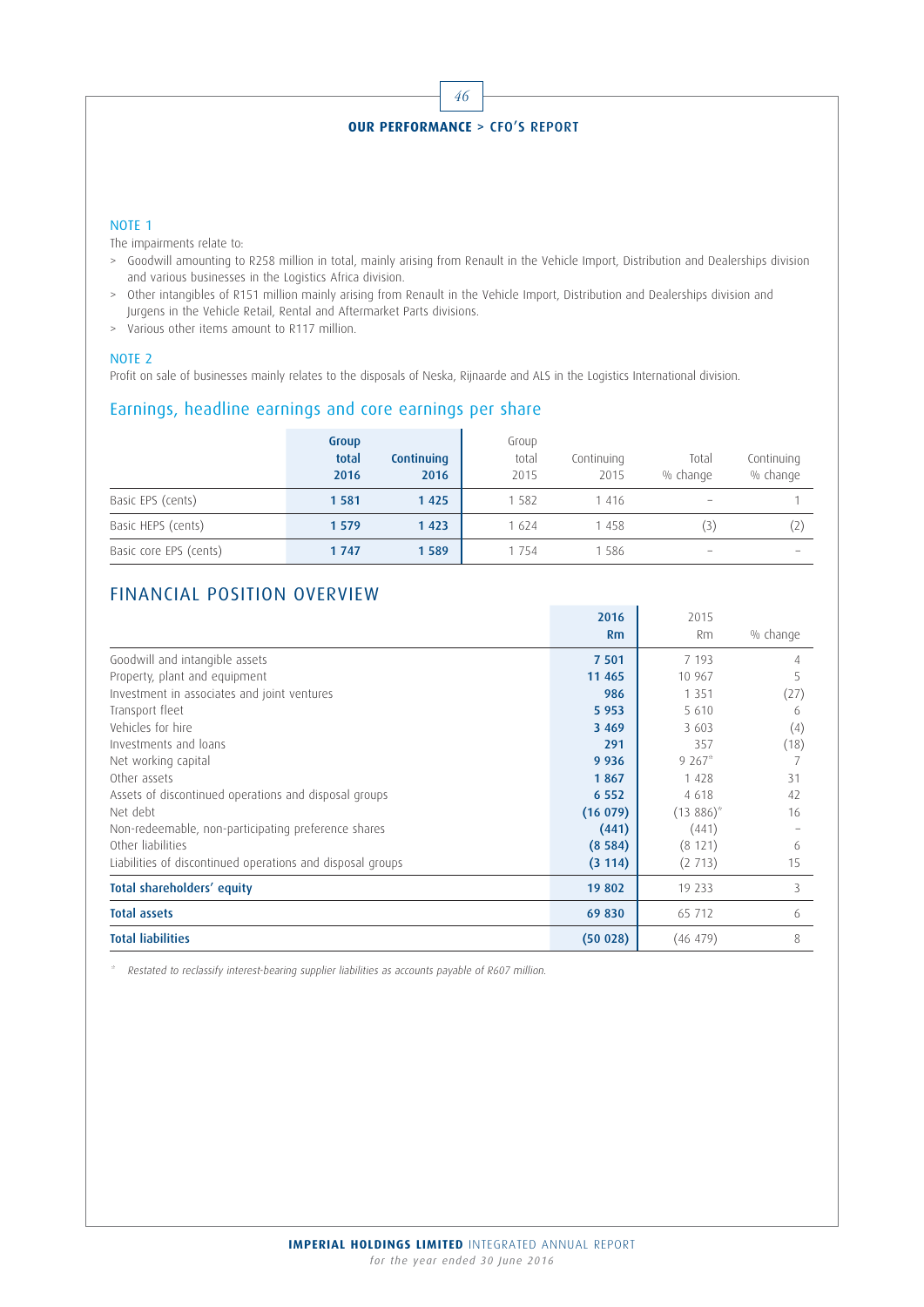

Investment in associates and joint ventures decreased by R365 million, as a result of the reclassification of MixTelematics to "disposal groups".

The transport fleet increased by 6% or R343 million due mainly to the net investment in trucks and barges of R727 million, currency adjustments of R509 million resulting from a weaker rand, reduced by depreciation of R778 million.

Vehicles for hire reduced by R134 million impacted by the sale of Goscor and Bobcat's rental assets of R696 million and a reduction in fleet units, offset partly by price increases in vehicles for hire.

Net working capital increased by 7% mainly due to an increase in inventory in the Vehicle Import, Distribution and Dealerships division.

Assets held for sale include Regent and other businesses identified during 2016 as being available-for-sale.

Total assets increased by 6% to R69,8 billion due mainly to acquisitions, capital expenditure and currency adjustments.

Net debt to equity (including preference shares as equity and including Regent's cash resources) at 73% improved from 76% at December 2015 but was higher than the 66% at June 2015. The increase in debt is due to a weaker exchange rate for the translation of the foreign debt into rand, capital expenditure, working capital requirements and acquisitions. Net debt to equity (including preference shares as debt) is 77% (2015: 70%).

The net debt level is within the target gearing range of 60% to 80%. The net debt to total EBITDA ratio was 1,7 times (2015: 1,5 times), from continuing operations.

Shareholders' equity was impacted by the following major items:

#### Movement in shareholders' equity

|                                                                                                     | 2016<br>Rm |
|-----------------------------------------------------------------------------------------------------|------------|
| Net profit attributable to Imperial shareholders                                                    | 3 0 4 9    |
| Net profit attributable to non-controlling interests                                                | 159        |
| Increase in the foreign currency translation reserve                                                | 623        |
| Shares issued to acquire 10% of AMH                                                                 | 648        |
| Reduction in the hedge accounting reserve                                                           | (317)      |
| Remeasurement of defined benefit obligations                                                        | (159)      |
| Dividends paid                                                                                      | (1909)     |
| Shares repurchased, acquired to hedge share appreciation rights and deferred bonus plan obligations | (558)      |
| Purchase of non-controlling interests:                                                              |            |
| AMH                                                                                                 | (750)      |
| Imres (including remeasurement of put option)                                                       | 98         |
| Midas                                                                                               | (113)      |
| Other                                                                                               | (150)      |
| Other movements                                                                                     | (52)       |
| <b>Total change</b>                                                                                 | 569        |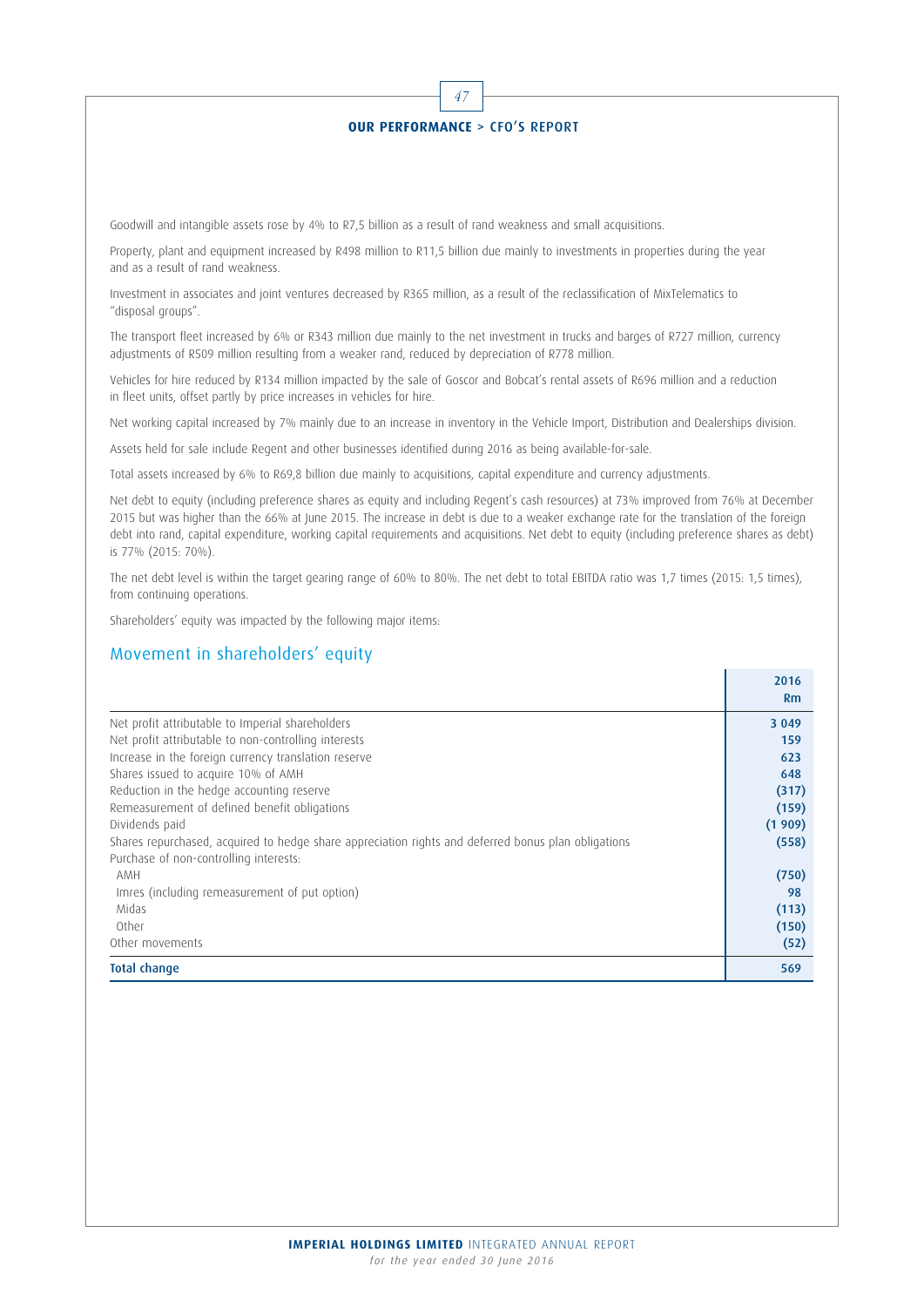# 48 **OUR PERFORMANCE** > CFO'S REVIEW

## CASH FLOW OVERVIEW

|                                                                                                                                                                                                              | 2016                                                | $2015*$                                                 |           |
|--------------------------------------------------------------------------------------------------------------------------------------------------------------------------------------------------------------|-----------------------------------------------------|---------------------------------------------------------|-----------|
|                                                                                                                                                                                                              | Rm                                                  | <b>Rm</b>                                               | % change  |
| Cash generated by operations before movements in working capital<br>Movements in net working capital (excluding currency movements and net                                                                   | 8 9 5 2                                             | 9 0 4 9                                                 | (1)       |
| acquisitions)<br>Interest paid<br>Tax paid                                                                                                                                                                   | (828)<br>(1461)<br>(1910)                           | 9<br>(1180)<br>(1301)                                   |           |
| Cash flows from operating activities before capital expenditure on rental assets<br>Net capital expenditure on rental assets                                                                                 | 4 7 5 3<br>(1611)                                   | 6 5 7 7<br>(1531)                                       | (28)<br>5 |
| Cash flows from operating activities<br>Net proceeds from sale of businesses (net of acquisitions)/net acquisitions<br>Net capital expenditure<br>Equities, investments and loans<br>Dividends paid<br>Other | 3 1 4 2<br>760<br>(2 527)<br>41<br>(1909)<br>(1164) | 5 0 4 6<br>(938)<br>(2988)<br>(1025)<br>(1724)<br>(273) | (38)      |
| Increase in net debt (excludes currency movements and net acquisitions)                                                                                                                                      | (1657)                                              | (1902)                                                  |           |
| Free cash flow                                                                                                                                                                                               | 2 5 1 7                                             | 4 5 7 3                                                 | (45)      |

\* Restated for the reclassification of interest-bearing accounts payable to accounts payable.

Cash generated by operations after working capital movements, interest charge and tax payments was R4,8 billion (2015: R6,6 billion).

Net working capital increased due to higher inventory in the Vehicle Import, Distribution and Dealerships division.

The main contributors to the net R760 million proceeds from sale of businesses (net of acquisitions) were the disposal of Neska, Goscor, ALS, two dealerships and two panel shop outlets.

Inflows from equities, investments and loans amounted to R41 million. The prior year included additional investments in long-term deposits and equities.

Dividends amounting to R1,9 billion were paid during the year.

Other increased due to share repurchases to hedge obligations in respect of share schemes and for the buy out of non-controlling interests.

## FUNDING

|                                                                 | <b>June 2016</b><br><b>Rm</b> | June 2015<br>Rm. |
|-----------------------------------------------------------------|-------------------------------|------------------|
| Gross debt (Excluding preference shares)                        | 18 3 9 6                      | 16 157           |
| Cash resources                                                  | (2317)                        | (2 271)          |
| Net debt before cash held for sale                              | 16 079                        | 13 8 8 6         |
| Less: Cash of discontinued operations and disposal groups       | (1356)                        | (845)            |
| Net debt                                                        | 14 723                        | 13 041           |
| Net debt to equity (Preference shares included as equity)       | 73%                           | 66%              |
| Net debt to equity (Preference shares included as debt)         | 77%                           | 70%              |
| Net debt to EBITDA (times) (Preference shares included as debt) | 1,7                           | 1,5              |

The group's net debt is up R1,7 billion (including cash held for sale). The increase in debt is due to a weaker exchange rate for the translation of the foreign debt into rand, capital expenditure, working capital requirements and acquisitions.

The group has R9,4 billion of unutilised banking facilities. 79% of the group's debt is long term in nature.

In September 2017, Imperial's corporate bond IPL 6 for R1,5 billion matures and sufficient long-term facilities are available to meet the redemption. The assets and liabilities committee assesses the group's liquidity position on a quarterly basis and in addition to facilities there is capacity of R4,7 billion under the Domestic Medium Term Note programme and R3,3 billion under the Commercial Paper programme should there be a need to access the debt capital markets in South Africa.